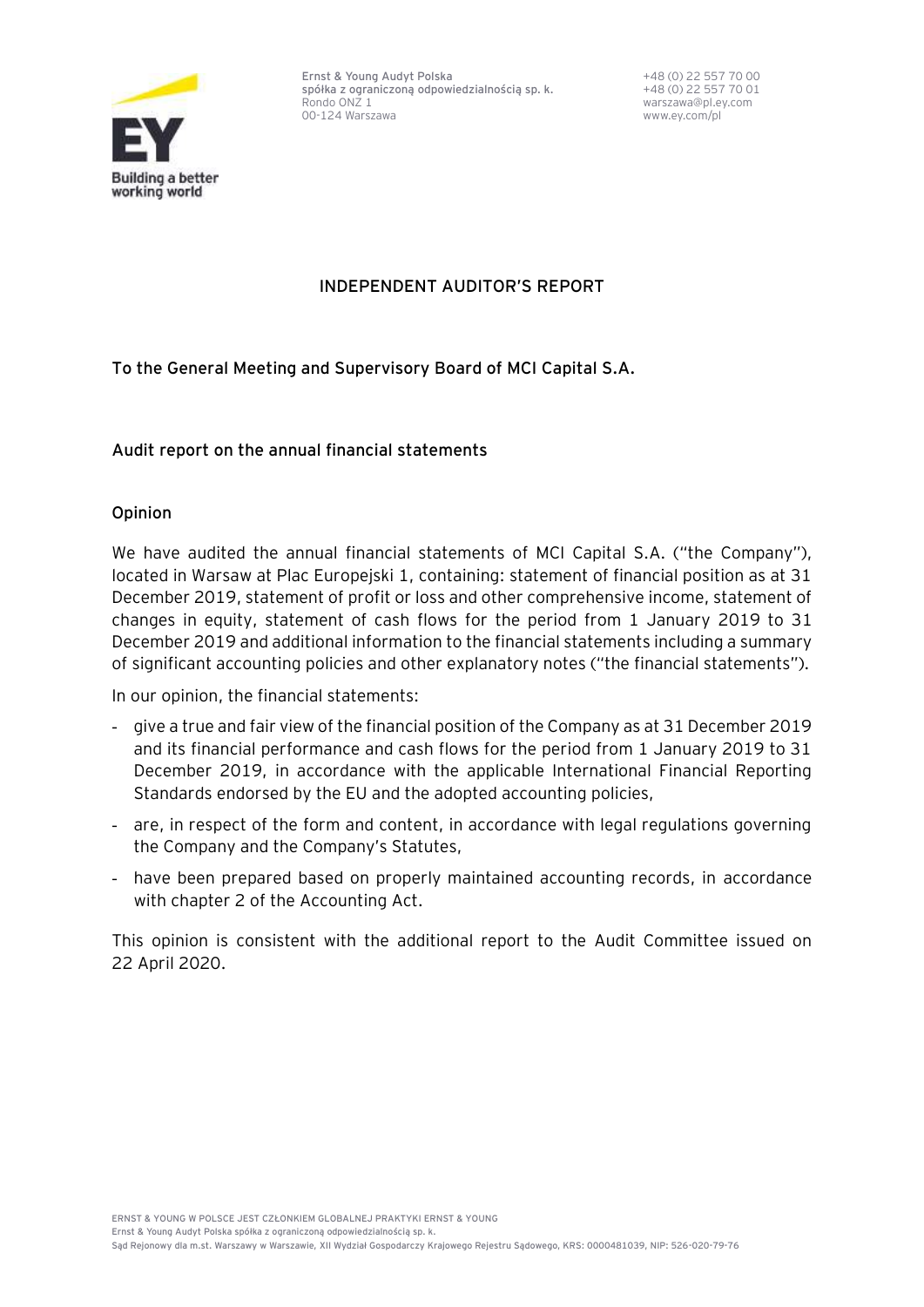

#### **Basis for opinion**

We conducted our audit in accordance with the International Standards on Auditing in the version adopted as the National Auditing Standards by the National Council of Statutory Auditors ("NAS") and pursuant to the Act of 11 May 2017 on Statutory Auditors, Audit Firms and Public Oversight ("the Act on Statutory Auditors") and Regulation (EU) No. 537/2014 of the European Parliament and of the Council of 16 April 2014 on specific requirements regarding statutory audit of public-interest entities and repealing Commission Decision 2005/909/EC ("the EU Regulation"). Our responsibilities under those standards are further described in the *"Auditor's responsibility for the audit of the financial statements"* section of our report.

We are independent of the Company, in accordance with the International Code of Ethics for Professional Accountants published by the International Federation of Accountants ("the IFAC Code of Ethics"), adopted by the National Council of Statutory Auditors, and in accordance with other ethical requirements applicable to the audit of financial statements in Poland. We have fulfilled our other ethical responsibilities in accordance with these requirements and the IFAC Code of Ethics. While conducting the audit, the key certified auditor and the audit firm were independent of the Company, in accordance with the independence requirements set out in the Act on Statutory Auditors and in the EU Regulation.

We believe that the audit evidence we have obtained is sufficient and appropriate to provide a basis for our audit opinion.

## **Key audit matters**

Key audit matters are those matters that, in our professional judgment, were of most significance in our audit of the financial statements for the current reporting period. They include the most significant assessed risks of material misstatement, including the assessed risks of material misstatement due to fraud. These matters were addressed in the context of our audit of the financial statements as a whole, and in forming our opinion thereon. We have summarised our response to these risks and, in cases where we deemed it necessary, we presented the most important observations related to these risks. We do not provide a separate opinion on these matters.

| Key audit matter                                                                                                                | How we addressed this matter during<br>our audit |  |
|---------------------------------------------------------------------------------------------------------------------------------|--------------------------------------------------|--|
| Initial Audit                                                                                                                   |                                                  |  |
| The Company's financial statements for the<br>year ended 31 December 2019 were the<br>first financial statements subject to our | Our audit procedures included, among<br>others:  |  |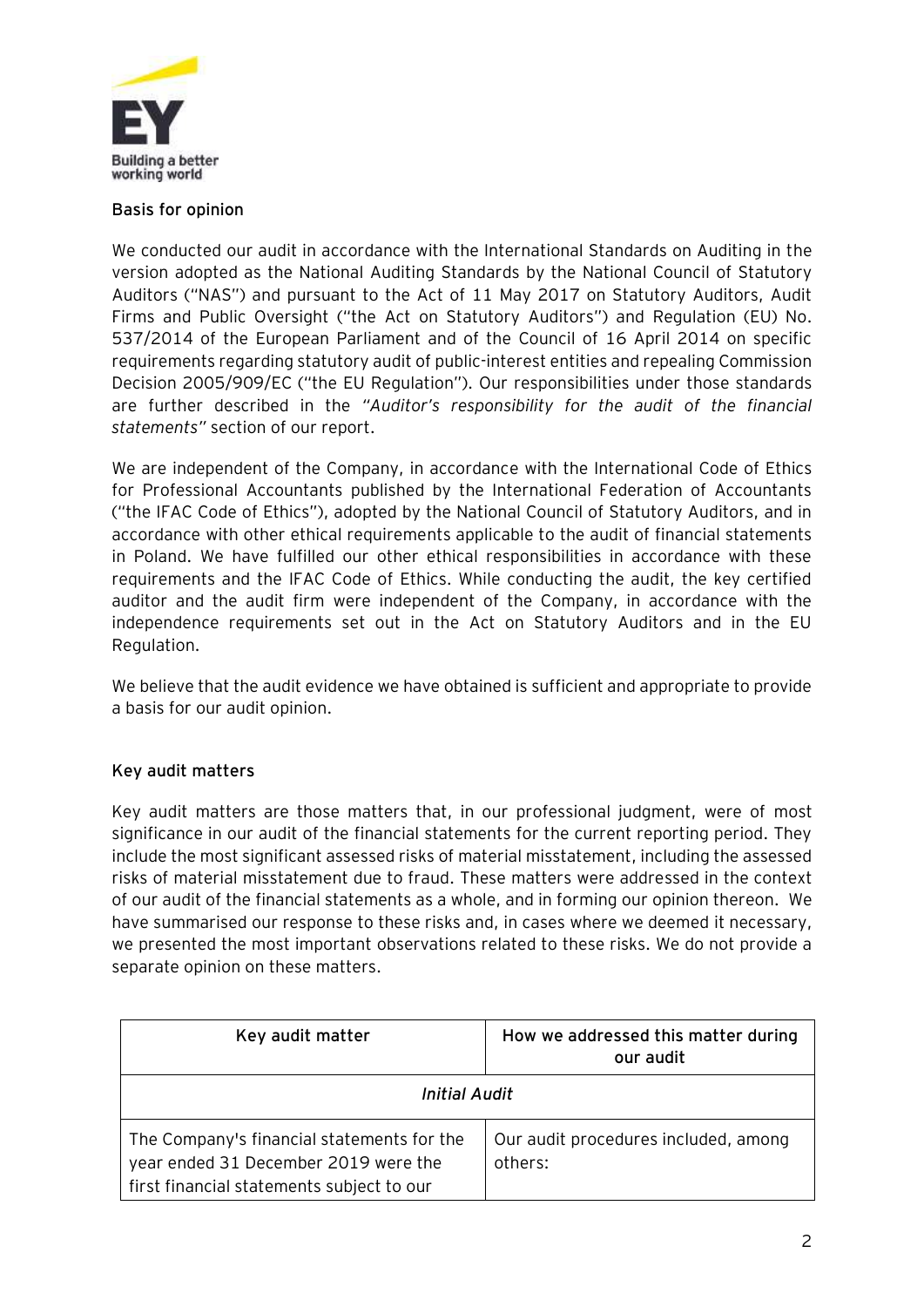

| Key audit matter                                                                                                                                                                                                                                                                                                                                                                                                                                                                                                                                                                                                                                                                                                                                                                                                                                                                                                                                                                                                                                                                                                                                                                                                                                                                         | How we addressed this matter during<br>our audit                                                                                                                                                                                                                                                                                                                                                                                                                                                                                                                                                                                                                                                                                                                                                                                                                                                                                                                                                                                                                                                                                                                                                                                                          |
|------------------------------------------------------------------------------------------------------------------------------------------------------------------------------------------------------------------------------------------------------------------------------------------------------------------------------------------------------------------------------------------------------------------------------------------------------------------------------------------------------------------------------------------------------------------------------------------------------------------------------------------------------------------------------------------------------------------------------------------------------------------------------------------------------------------------------------------------------------------------------------------------------------------------------------------------------------------------------------------------------------------------------------------------------------------------------------------------------------------------------------------------------------------------------------------------------------------------------------------------------------------------------------------|-----------------------------------------------------------------------------------------------------------------------------------------------------------------------------------------------------------------------------------------------------------------------------------------------------------------------------------------------------------------------------------------------------------------------------------------------------------------------------------------------------------------------------------------------------------------------------------------------------------------------------------------------------------------------------------------------------------------------------------------------------------------------------------------------------------------------------------------------------------------------------------------------------------------------------------------------------------------------------------------------------------------------------------------------------------------------------------------------------------------------------------------------------------------------------------------------------------------------------------------------------------|
| audit. Taking into consideration the specific<br>nature of the Company's operations as an<br>investment entity under IFRS 10<br>Consolidated Financial Statements, and lack<br>of preparation of consolidated financial<br>statements as a result, our understanding of<br>the Company's business and related<br>processes was critical. Moreover,<br>considering the corrections of prior period<br>errors processed in 2019, we have<br>considered our first-time audit of the<br>Company's financial statements to be a key<br>audit matter.<br>During our audit of the financial statements,<br>we conducted a number of additional<br>procedures to understand and gain<br>knowledge about:<br>(i)<br>the Company's business profile and<br>accompanying processes,<br>(ii) specific risks related to private equity /<br>venture capital investment activities,<br>(iii) significant transactions that took place<br>in prior reporting periods and which<br>affect the Company's financial<br>statements for the current financial<br>year,<br>(iv) corrections of prior period errors,<br>(v) controls implemented by the Company<br>as well as adopted accounting policies<br>affecting the financial reporting of the<br>Company.<br>These procedures allowed us to assess the | holding an initial meeting with the<br>key client personnel responsible for<br>the Company's financial reporting;<br>understanding controls implemented<br>$\bullet$<br>in the Company and testing selected<br>controls in relation to specific<br>identified significant processes;<br>understanding the Company's<br>accounting policies and significant<br>balances included in the financial<br>statements based on professional<br>judgment and estimates;<br>analysing the provisions of IFRS 10<br>$\bullet$<br>for the Company's compliance with<br>the definition of an investment<br>entity that does not consolidate its<br>subsidiaries, and the provisions of<br>IAS 28 regarding the measurement<br>of investments at fair value through<br>profit or loss in accordance with<br>IFRS 9;<br>communication and meetings with<br>the key statutory auditor as well as<br>the team of valuation experts acting<br>on behalf of the previous audit firm,<br>including discussions of their key<br>audit issues and access to key audit<br>documents from the prior period<br>audit;<br>analysis and assessment of the key<br>٠<br>audit issues from the prior reporting<br>period and their impact on the<br>Company's financial statements for |
| audit risk, identify the risk of material<br>misstatement, including the inherent audit<br>risks and control risk, determine materiality<br>levels as well as the scope of the audit<br>procedures.                                                                                                                                                                                                                                                                                                                                                                                                                                                                                                                                                                                                                                                                                                                                                                                                                                                                                                                                                                                                                                                                                      | the current financial year and on the<br>opening balances;<br>analysis of the correctness of<br>adjustments made by the Company<br>to opening balances;                                                                                                                                                                                                                                                                                                                                                                                                                                                                                                                                                                                                                                                                                                                                                                                                                                                                                                                                                                                                                                                                                                   |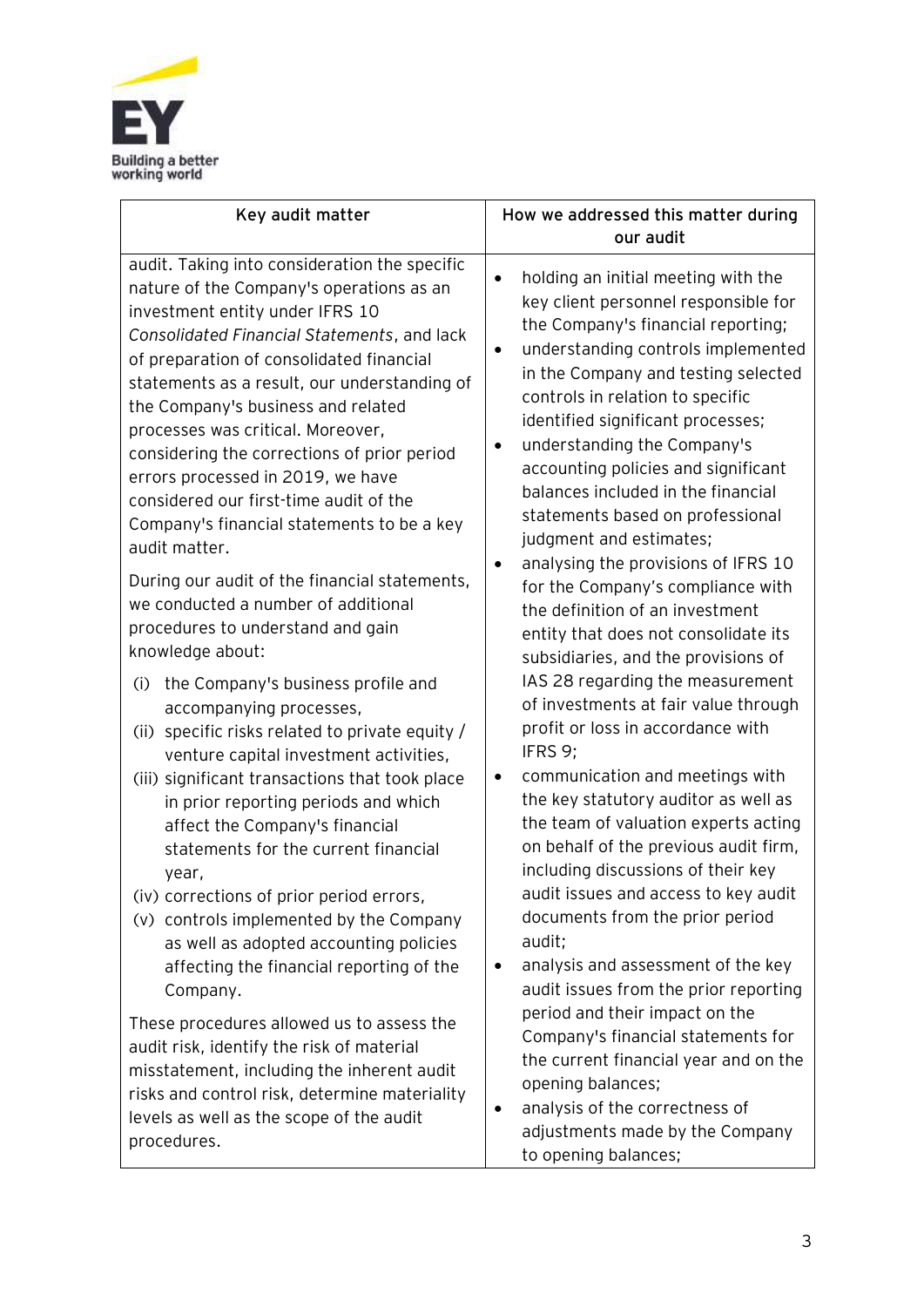

| Key audit matter                                                                                                                                                                                                                                                                                                                                                                                                                                                                                                                                                                                                                                                                                                                                                                                                                                                                            | How we addressed this matter during<br>our audit                                                                                                                                                                                                                                                                                                                                                                                                                            |
|---------------------------------------------------------------------------------------------------------------------------------------------------------------------------------------------------------------------------------------------------------------------------------------------------------------------------------------------------------------------------------------------------------------------------------------------------------------------------------------------------------------------------------------------------------------------------------------------------------------------------------------------------------------------------------------------------------------------------------------------------------------------------------------------------------------------------------------------------------------------------------------------|-----------------------------------------------------------------------------------------------------------------------------------------------------------------------------------------------------------------------------------------------------------------------------------------------------------------------------------------------------------------------------------------------------------------------------------------------------------------------------|
| In addition, as part of the first-year audit of<br>the financial statements, the purpose of our<br>additional procedures was to determine<br>whether the initial balances contained<br>potential misstatements that significantly<br>affected the financial statements for the<br>current period and whether the accounting<br>policies applied to the initial balances were<br>used consistently in preparing the financial<br>statements for the current period, or<br>whether the changes that had been made to<br>them were correctly accounted for and<br>properly presented in accordance with the<br>applicable IFRS reporting framework.<br>A disclosure regarding corrections of prior<br>period errors has been included in the note<br>on "Adjustments to financial data relating to<br>previous periods" included in the additional<br>information to the financial statements. | assessment and analysis of the<br>$\bullet$<br>scope and adequacy of disclosures<br>made in the financial statements on<br>adjustments to opening balances, in<br>accordance with IAS 8 "Accounting<br>policies, changes in accounting<br>estimates and errors".<br>The results of our procedures as well as<br>our audit strategy determined based on<br>these results were presented to the<br>Company's Management Board and the<br>Supervisory Board's Audit Committee. |
| Valuation of investments in a subsidiary at fair value                                                                                                                                                                                                                                                                                                                                                                                                                                                                                                                                                                                                                                                                                                                                                                                                                                      |                                                                                                                                                                                                                                                                                                                                                                                                                                                                             |
| The value of the Company's investment in                                                                                                                                                                                                                                                                                                                                                                                                                                                                                                                                                                                                                                                                                                                                                                                                                                                    | In the course of our audit, we have                                                                                                                                                                                                                                                                                                                                                                                                                                         |
| the MCI Fund Management Sp. z o.o. ("MCI                                                                                                                                                                                                                                                                                                                                                                                                                                                                                                                                                                                                                                                                                                                                                                                                                                                    | gained an understanding of the                                                                                                                                                                                                                                                                                                                                                                                                                                              |
| FM") subsidiary, measured at fair value as at                                                                                                                                                                                                                                                                                                                                                                                                                                                                                                                                                                                                                                                                                                                                                                                                                                               | investment valuation process, including                                                                                                                                                                                                                                                                                                                                                                                                                                     |
| 31 December 2019, amounted to PLN 1,401                                                                                                                                                                                                                                                                                                                                                                                                                                                                                                                                                                                                                                                                                                                                                                                                                                                     | the design and implementation of                                                                                                                                                                                                                                                                                                                                                                                                                                            |
| million and accounted for 97% of the                                                                                                                                                                                                                                                                                                                                                                                                                                                                                                                                                                                                                                                                                                                                                                                                                                                        | internal controls for verifying the                                                                                                                                                                                                                                                                                                                                                                                                                                         |
| Company's total assets. MCI FM presents, as                                                                                                                                                                                                                                                                                                                                                                                                                                                                                                                                                                                                                                                                                                                                                                                                                                                 | correctness and acceptance of the                                                                                                                                                                                                                                                                                                                                                                                                                                           |
| the main component of its assets,                                                                                                                                                                                                                                                                                                                                                                                                                                                                                                                                                                                                                                                                                                                                                                                                                                                           | subsidiary's valuation.                                                                                                                                                                                                                                                                                                                                                                                                                                                     |
| investment certificates of closed-end                                                                                                                                                                                                                                                                                                                                                                                                                                                                                                                                                                                                                                                                                                                                                                                                                                                       | We have performed substantive tests to                                                                                                                                                                                                                                                                                                                                                                                                                                      |
| investment funds of the MCI Group,                                                                                                                                                                                                                                                                                                                                                                                                                                                                                                                                                                                                                                                                                                                                                                                                                                                          | verify the correctness of valuation of                                                                                                                                                                                                                                                                                                                                                                                                                                      |
| measured at fair value based on the funds'                                                                                                                                                                                                                                                                                                                                                                                                                                                                                                                                                                                                                                                                                                                                                                                                                                                  | the investment in the subsidiary,                                                                                                                                                                                                                                                                                                                                                                                                                                           |
| net asset value.                                                                                                                                                                                                                                                                                                                                                                                                                                                                                                                                                                                                                                                                                                                                                                                                                                                                            | including:                                                                                                                                                                                                                                                                                                                                                                                                                                                                  |
| In 2019, the Company recognised a gain of                                                                                                                                                                                                                                                                                                                                                                                                                                                                                                                                                                                                                                                                                                                                                                                                                                                   | verifying the mathematical (clerical)                                                                                                                                                                                                                                                                                                                                                                                                                                       |
| PLN 137 million on the valuation of its 100%                                                                                                                                                                                                                                                                                                                                                                                                                                                                                                                                                                                                                                                                                                                                                                                                                                                | $\bullet$                                                                                                                                                                                                                                                                                                                                                                                                                                                                   |
| shares held in the MCI FM subsidiary.                                                                                                                                                                                                                                                                                                                                                                                                                                                                                                                                                                                                                                                                                                                                                                                                                                                       | correctness of calculating the value                                                                                                                                                                                                                                                                                                                                                                                                                                        |
| The Company provided detailed information                                                                                                                                                                                                                                                                                                                                                                                                                                                                                                                                                                                                                                                                                                                                                                                                                                                   | of the investment in MCI FM and                                                                                                                                                                                                                                                                                                                                                                                                                                             |
| on the valuation of MCI FM shares and the                                                                                                                                                                                                                                                                                                                                                                                                                                                                                                                                                                                                                                                                                                                                                                                                                                                   | reconciling net assets used in the                                                                                                                                                                                                                                                                                                                                                                                                                                          |

valuation of investment certificates held by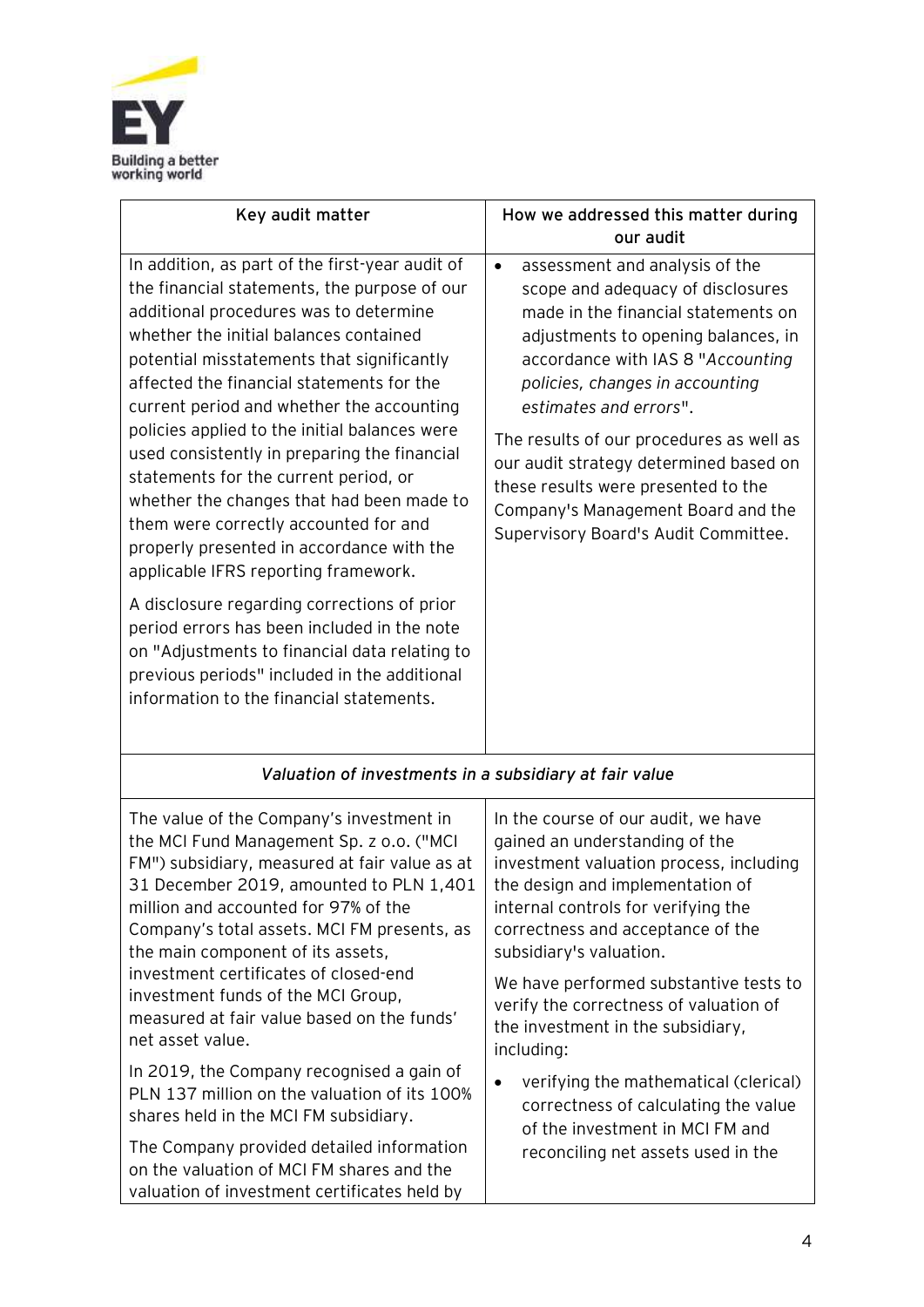

| Key audit matter                                                                                                                                                                                                                                                                                                                                                                                                                                                                                                                                                                                                                                                                                                                                                                                                                                                                                                                                                                                                                                                                                | How we addressed this matter during<br>our audit                                                                                                                                                                                                                                                                                                                                                                                                                                                                                                                                                                                                                                                                                                                                                                                                              |
|-------------------------------------------------------------------------------------------------------------------------------------------------------------------------------------------------------------------------------------------------------------------------------------------------------------------------------------------------------------------------------------------------------------------------------------------------------------------------------------------------------------------------------------------------------------------------------------------------------------------------------------------------------------------------------------------------------------------------------------------------------------------------------------------------------------------------------------------------------------------------------------------------------------------------------------------------------------------------------------------------------------------------------------------------------------------------------------------------|---------------------------------------------------------------------------------------------------------------------------------------------------------------------------------------------------------------------------------------------------------------------------------------------------------------------------------------------------------------------------------------------------------------------------------------------------------------------------------------------------------------------------------------------------------------------------------------------------------------------------------------------------------------------------------------------------------------------------------------------------------------------------------------------------------------------------------------------------------------|
| MCI FM in Note 8 of the additional<br>information to the financial statements, and<br>a description of the accounting policies<br>applied to investments in subsidiaries in Note<br>33 "Description of major accounting policies<br>used ".<br>Additional disclosures regarding the change<br>in the valuation of that subsidiary, including<br>disclosures relating to the valuation of MCI<br>FM's investment certificates of the<br>MCI.EuroVentures 1.0 and<br>MCI. Tech Ventures 1.0 subfunds separated<br>as part of MCI. Private Ventures FIZ, which<br>account for 96% of MCI FM's assets, and the<br>impact of the said changes in valuation on<br>the Company's result, are presented in Note<br>1a "Remeasurement of shares" of the<br>additional information to the financial<br>statements.<br>The Company measures its investment in the<br>subsidiary at fair value. The remeasurement<br>of the fair value of the shares held in MCI FM<br>as a result of the change in the valuation of<br>the investment certificates held by MCI FM<br>has a key impact on the amount of the | valuation of MCI FM to the year-end<br>financial data of this entity,<br>reconciling the valuation of<br>$\bullet$<br>investment certificates held by MCI<br>FM to the audited financial<br>statements of the MCI. Euro Ventures<br>1.0 and MCI. Tech Ventures 1.0<br>subfunds,<br>reconciling the percentage share of<br>$\bullet$<br>the Company in MCI FM's shares to<br>an excerpt from the National Court<br>Register, and reconciling the<br>investment certificates held by MCI<br>FM to the register of participants in<br>the MCI. Private Ventures FIZ fund.<br>In addition, we evaluated the scope<br>and adequacy of the disclosures in the<br>financial statements regarding the<br>valuation of the investment in the MCI<br>FM subsidiary, i.e. whether they comply<br>with the requirements of the relevant<br>financial reporting standards. |
| Company's profit or loss.<br>Shares in the subsidiary are measured at fair<br>value based on the adjusted net asset value<br>as at the balance sheet date. The adjusted<br>net asset value reflects the fair value of<br>investments in the subsidiary, which are<br>primarily investment certificates of the funds<br>of the MCI Group managed by MCI Capital TFI<br>S.A.<br>The net asset value of a fund is, in turn, the<br>resultant of the fair value measurements of<br>the portfolio companies that are part of the<br>fund's investments. The application by the<br>funds, for investments not listed in an active<br>market, of incorrect methods or parameters<br>used in valuation models, and - for                                                                                                                                                                                                                                                                                                                                                                                |                                                                                                                                                                                                                                                                                                                                                                                                                                                                                                                                                                                                                                                                                                                                                                                                                                                               |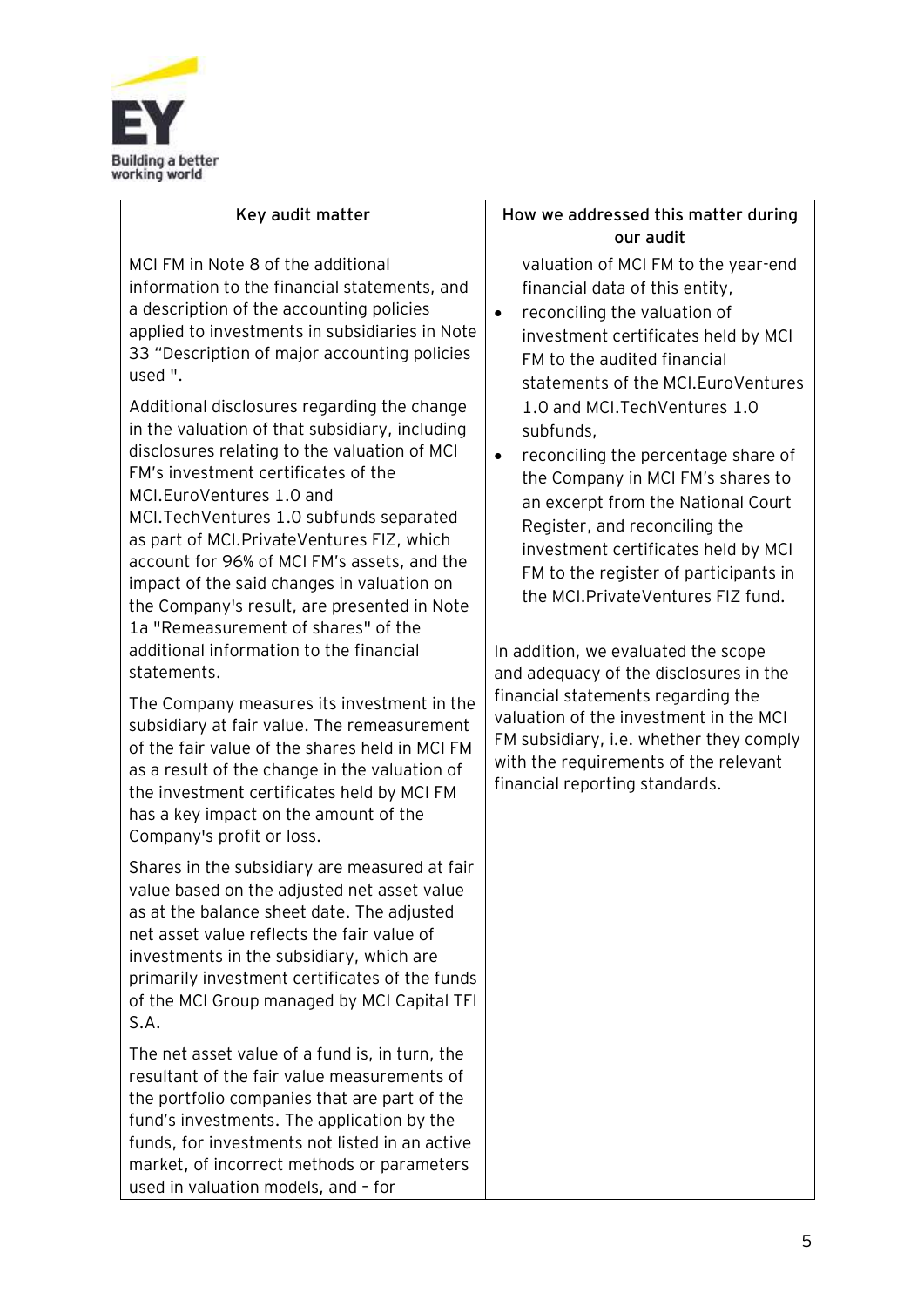

| Key audit matter                                                                                                                                                                                                                                                                                       | How we addressed this matter during<br>our audit |
|--------------------------------------------------------------------------------------------------------------------------------------------------------------------------------------------------------------------------------------------------------------------------------------------------------|--------------------------------------------------|
| investments listed in an active market - of<br>incorrect valuation rates, may result in<br>material misstatements in the funds'<br>financial statements and, as a consequence,<br>in the Company's financial statements, due<br>to incorrect valuation of the shares held in<br>the MCI FM subsidiary. |                                                  |
| Therefore, we have considered this issue to<br>be a key audit matter.                                                                                                                                                                                                                                  |                                                  |

# **Other matters**

The financial statements for the previous financial year ended 31 December 2018 were audited by a certified auditor acting on behalf of another audit firm, who issued an unqualified opinion on these financial statements, dated 15 April 2019.

### **Responsibility of the Company's Management and members of the Supervisory Board for the financial statements**

The Management of the Company is responsible for the preparation, based on properly maintained accounting records, of the financial statements that give a true and fair view of the Company's financial position and its financial performance, in accordance with the International Financial Reporting Standards endorsed by the European Union, the adopted accounting policies, other applicable laws as well as the Company's Statutes, and is also responsible for such internal control as determined is necessary to enable the preparation of financial statements that are free of material misstatement, whether due to fraud or error.

In preparing the financial statements, the Management of the Company is responsible for assessing the Company's ability to continue as a going concern, disclosing, as applicable, matters related to going concern and using the going concern basis of accounting unless the Management either intends to liquidate the Company or to cease operations, or has no realistic alternative but to do so.

The Management of the Company and members of the Supervisory Board are required to ensure that the financial statements meet the requirements of the Accounting Act. Members of the Supervisory Board are responsible for overseeing the Company's financial reporting process.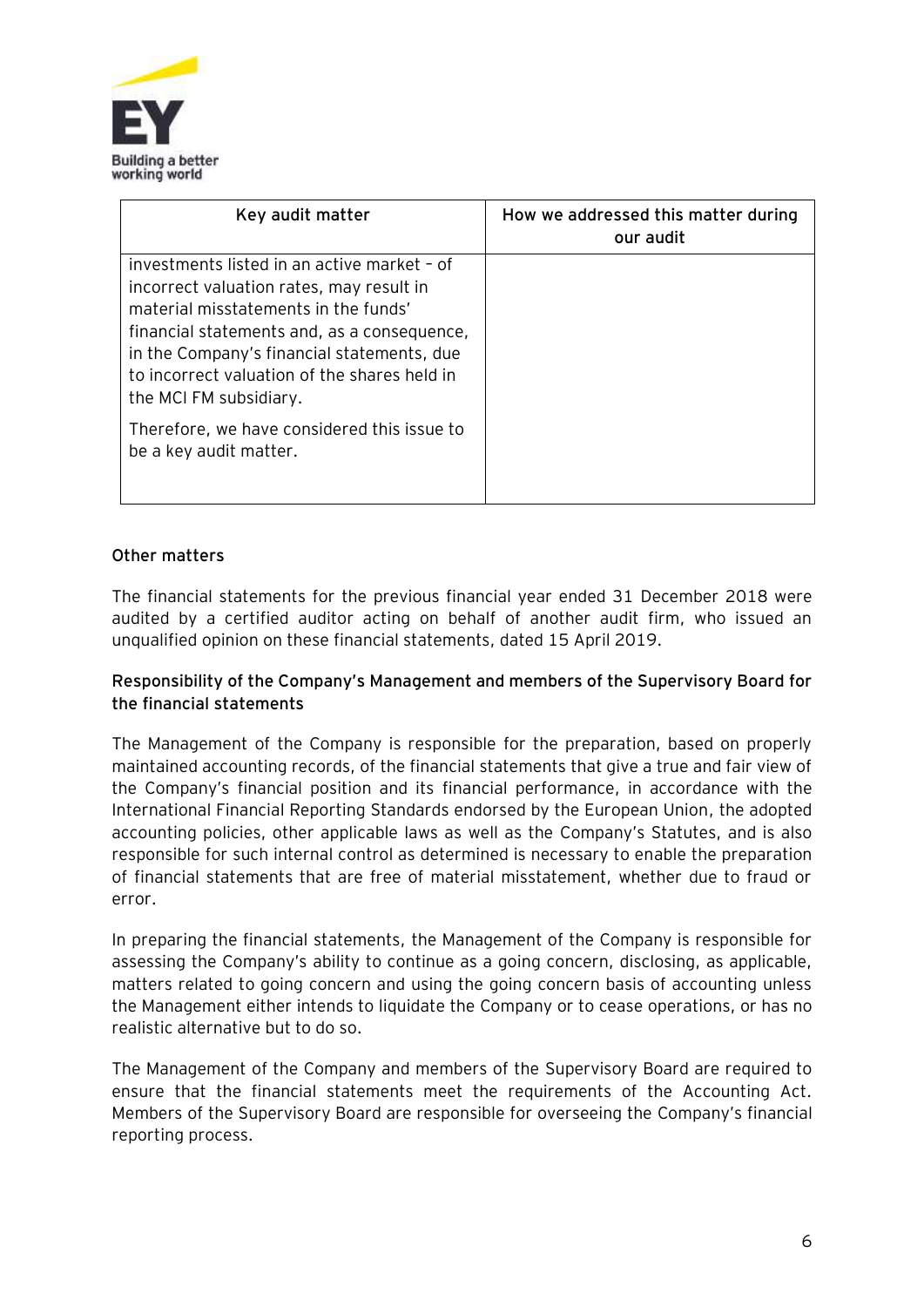

## **Auditor's responsibility for the audit of the financial statements**

Our objectives are to obtain reasonable assurance about whether the financial statements as a whole are free of material misstatement due to fraud or error, and to issue an independent auditor's report that includes our opinion. Reasonable assurance is a high level of assurance, but it is not a guarantee that an audit conducted in accordance with NAS will always detect material misstatement when it exists. Misstatements may arise as a result of fraud or error and are considered material if it can reasonably be expected that, individually or in the aggregate, they could influence the economic decisions of the users taken based on these financial statements.

In accordance with International Auditing Standard 320, section 5, the concept of materiality is applied by the auditor both in planning and performing the audit, and in evaluating the effect of identified misstatements on the audit and of uncorrected misstatements, if any, on the financial statements, and in forming the opinion in the auditor's report. Hence, all auditor's assertions and statements contained in the auditor's report are made with the contemplation of the qualitative and quantitative materiality levels established in accordance with auditing standards and auditor's professional judgment.

The scope of the audit does not include assurance on the future profitability of the Company, nor the effectiveness of conducting its business matters now and in the future by the Company's Management.

Throughout the audit in accordance with NAS, we exercise professional judgment and maintain professional scepticism, and we also:

- identify and assess the risks of material misstatement of the financial statements, whether due to fraud or error, design and perform audit procedures relevant to such risks and obtain audit evidence that is sufficient and appropriate to provide a basis for our opinion. The risk of not detecting a material misstatement resulting from fraud is higher than for the one resulting from error, as fraud may involve collusion, forgery, intentional omissions, misrepresentations or overriding of internal control,
- obtain an understanding of internal control relevant to the audit in order to design audit procedures that are appropriate in the circumstances, but not for the purpose of expressing an opinion on the effectiveness of the internal control of the Company,
- evaluate the appropriateness of the accounting policies used and the reasonableness of accounting estimates and related disclosures made by the Management of the Company,
- conclude on the appropriateness of the use of the going concern basis of accounting by the Management of the Company and, based on the audit evidence obtained, whether a material uncertainty exists related to events or conditions that may cast a significant doubt on the Company's ability to continue as a going concern. If we conclude that a material uncertainty exists, we are required to draw attention in our independent auditor's report to the related disclosures in the financial statements or, if such disclosures are inadequate, to modify our opinion. Our conclusions are based on the audit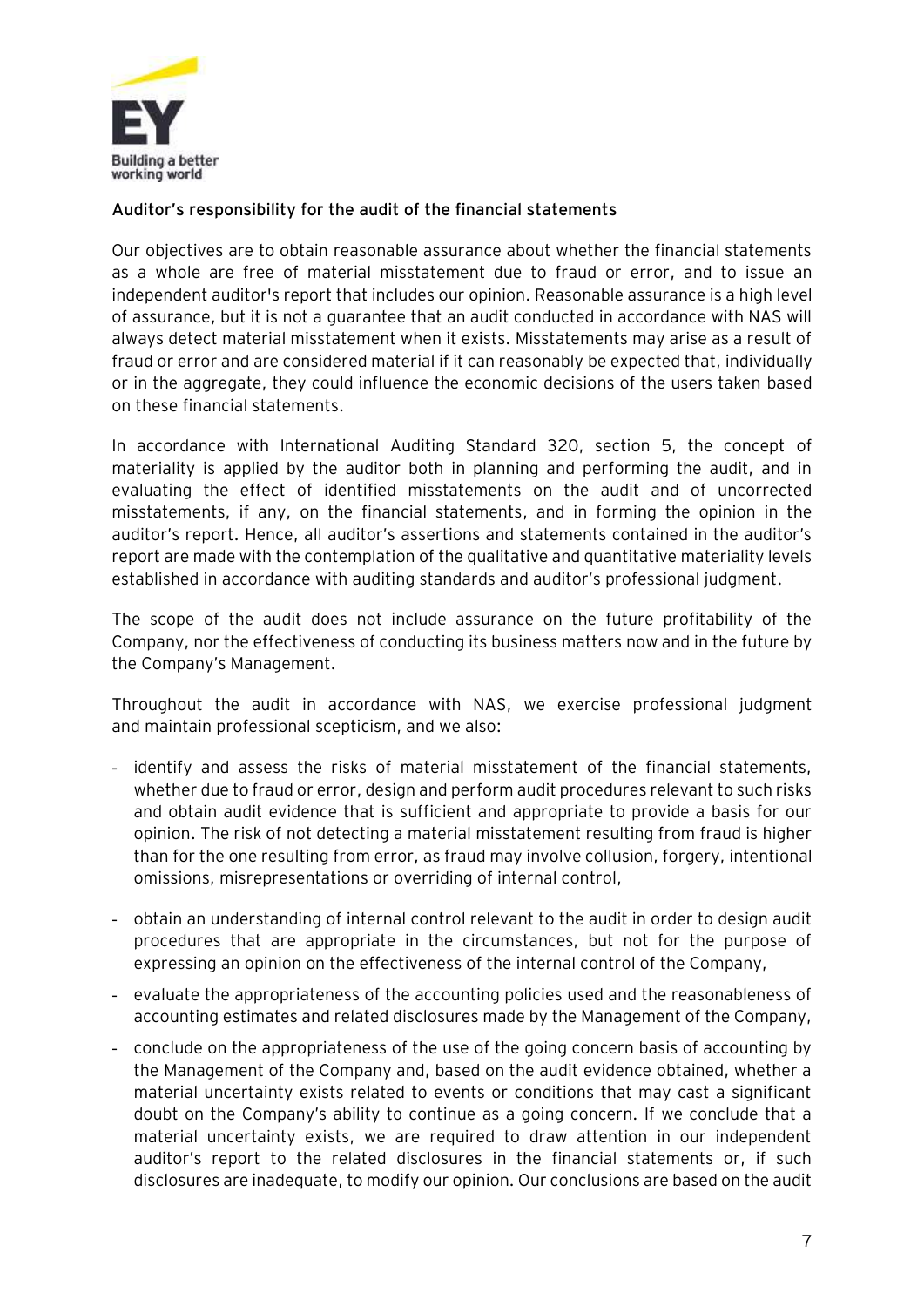

evidence obtained up to the date of our independent auditor's report; however, future events or conditions may cause the Company to cease to continue as a going concern,

- evaluate the overall presentation, structure and content of the financial statements, including the disclosures, and whether the financial statements reflect the underlying transactions and events in a manner ensuring fair presentation.

We communicate with the Audit Committee regarding, among other matters, the planned scope and timing of the audit and significant audit findings, including any significant deficiencies in internal control that we identify during our audit.

We provide the Audit Committee with a declaration that we have complied with relevant ethical requirements regarding independence, and that we will communicate to them all relationships and other matters that may reasonably be thought to bear on our independence, and, where applicable, the related safeguards applied.

From the matters communicated to members of the Audit Committee, we determined those matters that were of most significance in the audit of the financial statements for the current reporting period and were, therefore, considered to represent key audit matters. We describe these matters in our auditor's report unless laws or regulations preclude public disclosure about the matter or when, in extremely rare circumstances, we determine that a matter should not be communicated in our report because the adverse consequences of doing so would reasonably be expected to outweigh the public interest benefits of such communication.

## **Other information, including the Directors' Report**

Other information comprises the Company's Directors' Report for the period from 1 January 2019 to 31 December 2019 ("Directors' Report"), together with the representation on applying corporate governance, which is a separate component of the Directors' Report (jointly "Other Information").

#### *Responsibilities of the Management and members of the Supervisory Board*

The Management of the Company is responsible for the preparation of Other Information in accordance with the law.

The Management of the Company and members of the Supervisory Board are required to ensure that the Directors' Report, together with the separate components thereof, meets the requirements of the Accounting Act.

#### *Auditor's responsibility*

Our opinion on the financial statements does not include Other Information. In connection with our audit of the financial statements, our responsibility is to read Other Information and, in doing so, consider whether it is materially inconsistent with the financial statements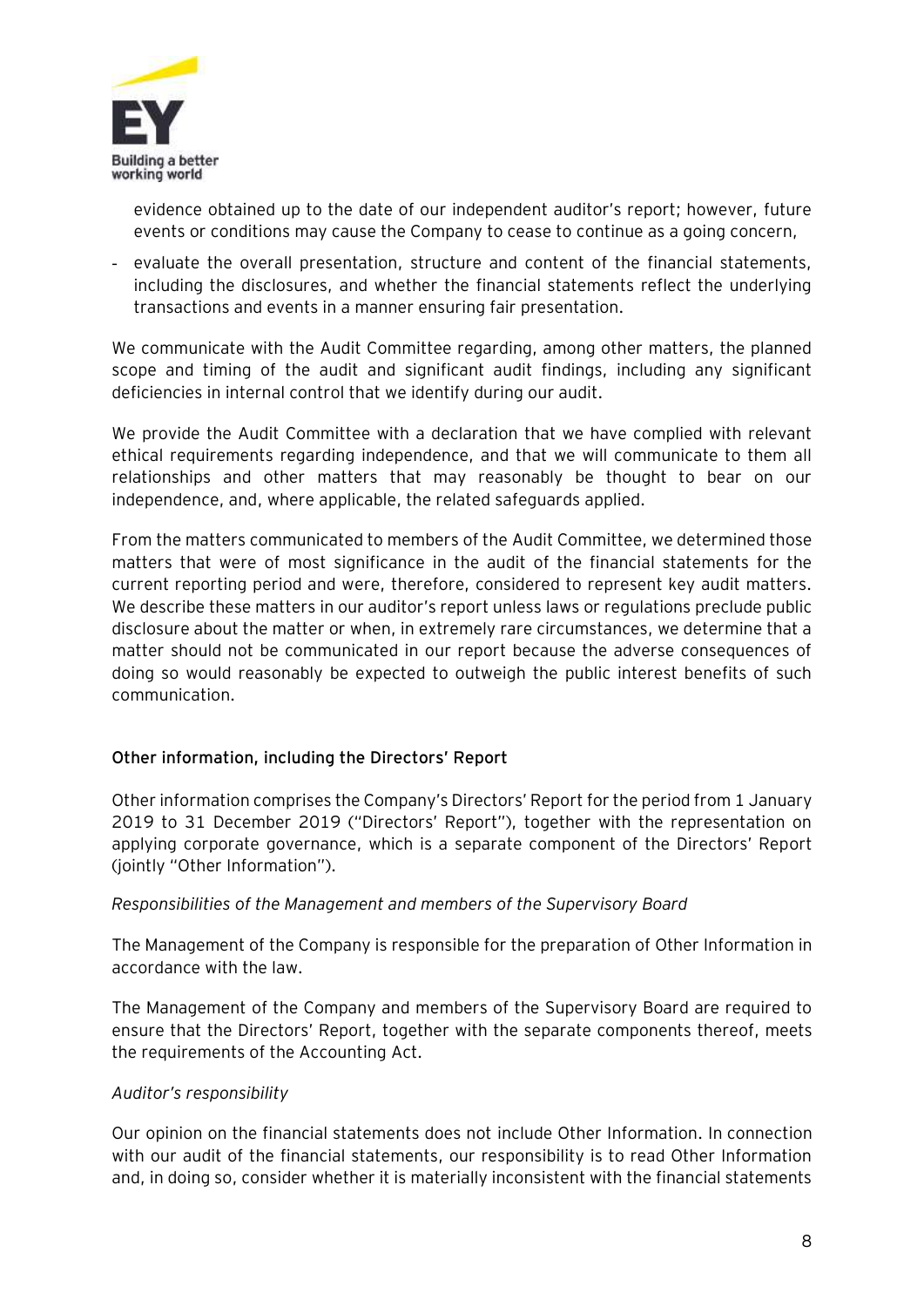

or our knowledge obtained during the audit, or otherwise appears to be materially misstated. If, based on the work we have performed, we conclude that there is a material misstatement in Other Information, we are required to report that fact in our independent auditor's report. Our responsibility in accordance with the Act on Statutory Auditors is also to issue an opinion on whether the Directors' Report has been prepared in accordance with relevant laws and if it is consistent with the information contained in the financial statements.

In addition, we are required to issue an opinion on whether the Company has included the required information in the representation on the application of corporate governance.

## **Opinion on the Directors' Report**

Based on the work performed during our audit, in our opinion, the Directors' Report:

- has been prepared in accordance with Article 49 of the Accounting Act and § 70 of the Regulation of the Minister of Finance dated 29 March 2018 on current and periodic information published by issuers of securities and conditions for recognising the information required by the laws of non-EU member states as equivalent ("the Regulation on current information"),
- is consistent with the information contained in the financial statements.

Moreover, based on our knowledge of the Company and its environment obtained during our audit, we have not identified any material misstatements in the Directors' Report.

#### **Opinion on the representation concerning application of corporate governance**

In our opinion, in the representation on the application of corporate governance, the Company has included the information stipulated in § 70, section 6, point 5 of the Regulation on current information.

Moreover, in our opinion, the information stipulated in § 70, section 6, point 5 letters c-f, h and i of this Regulation, included in the representation on the application of corporate governance, is in accordance with the applicable laws and the information included in the financial statements.

#### **Representation on the provision of non-audit services**

To the best of our knowledge and belief, we represent that we have not provided the Company or any of its subsidiaries with services other than audit of financial statements, including any non-audit services that are prohibited under Article 5(1) of the EU Regulation and under Article 136 of the Act on Statutory Auditors.